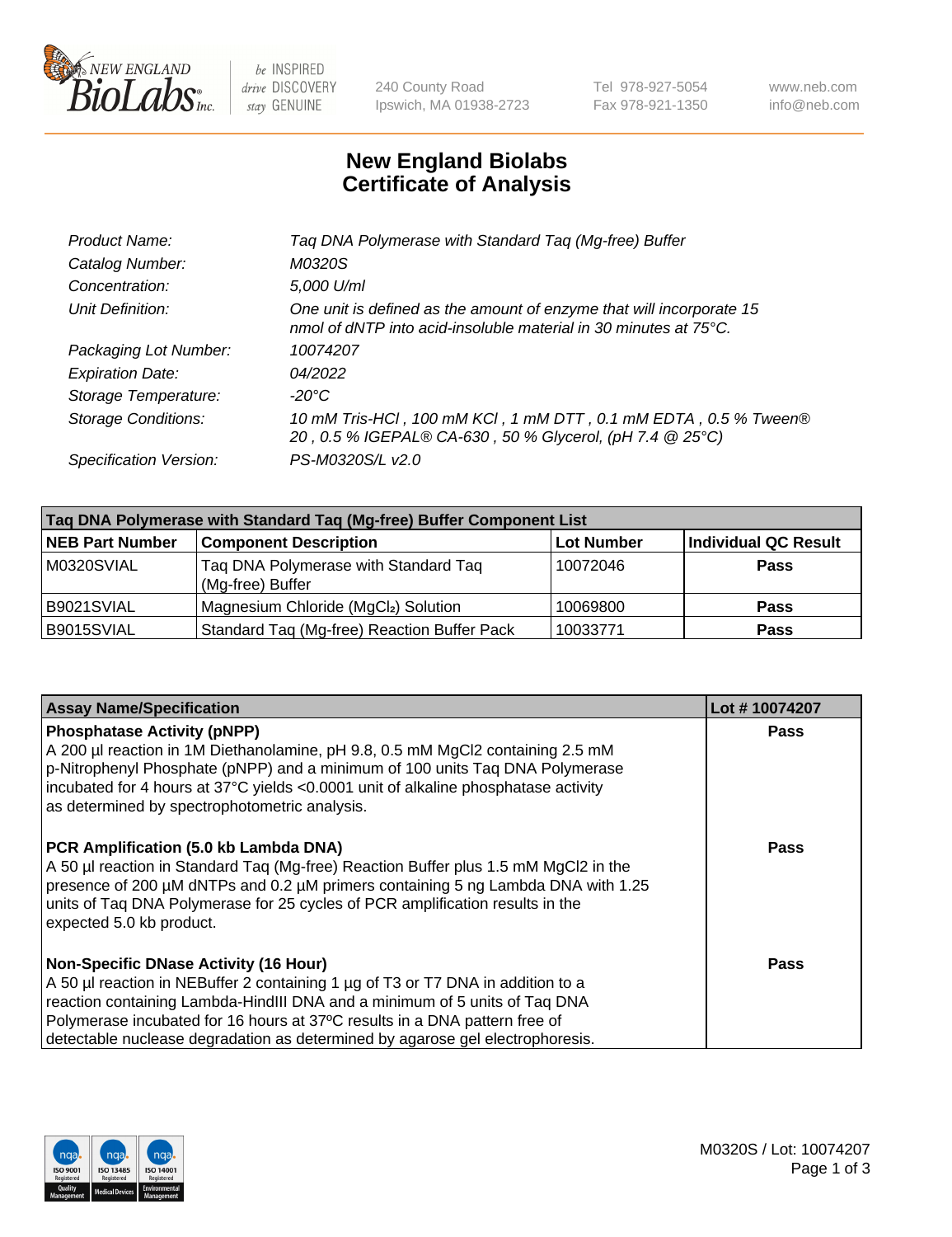

be INSPIRED drive DISCOVERY stay GENUINE

240 County Road Ipswich, MA 01938-2723 Tel 978-927-5054 Fax 978-921-1350

www.neb.com info@neb.com

| <b>Assay Name/Specification</b>                                                                                                                                                                                                                                                                                                                                                                                           | Lot #10074207 |
|---------------------------------------------------------------------------------------------------------------------------------------------------------------------------------------------------------------------------------------------------------------------------------------------------------------------------------------------------------------------------------------------------------------------------|---------------|
| <b>Endonuclease Activity (Nicking)</b><br>A 50 µl reaction in ThermoPol® Reaction Buffer containing 1 µg of supercoiled<br>PhiX174 DNA and a minimum of 20 units of Taq DNA Polymerase incubated for 4 hours at<br>37°C and 75°C results in <10% conversion to the nicked form as determined by agarose<br>gel electrophoresis.                                                                                           | Pass          |
| <b>Single Stranded DNase Activity (FAM-Labeled Oligo)</b><br>A 50 µl reaction in ThermoPol® Reaction Buffer containing a 10 nM solution of a<br>fluorescent internal labeled oligonucleotide and a minimum of 25 units of Taq DNA<br>Polymerase incubated for 30 minutes at 37°C and 75°C yields <10% degradation as<br>determined by capillary electrophoresis.                                                          | Pass          |
| <b>RNase Activity (Extended Digestion)</b><br>A 10 µl reaction in NEBuffer 4 containing 40 ng of a 300 base single-stranded RNA<br>and a minimum of 1 µl of Taq DNA Polymerase is incubated at 37°C. After incubation<br>for 16 hours, >90% of the substrate RNA remains intact as determined by gel<br>electrophoresis using fluorescent detection.                                                                      | Pass          |
| <b>qPCR DNA Contamination (E. coli Genomic)</b><br>A minimum of 5 units of Taq DNA Polymerase is screened for the presence of E. coli<br>genomic DNA using SYBR® Green qPCR with primers specific for the E. coli 16S rRNA<br>locus. Results are quantified using a standard curve generated from purified E. coli<br>genomic DNA. The measured level of E. coli genomic DNA contamination is $\leq 1$ E. coli<br>genome. | Pass          |
| <b>Protein Purity Assay (SDS-PAGE)</b><br>Taq DNA Polymerase is ≥ 99% pure as determined by SDS-PAGE analysis using Coomassie<br>Blue detection.                                                                                                                                                                                                                                                                          | Pass          |

This product has been tested and shown to be in compliance with all specifications.

One or more products referenced in this document may be covered by a 3rd-party trademark. Please visit <www.neb.com/trademarks>for additional information.